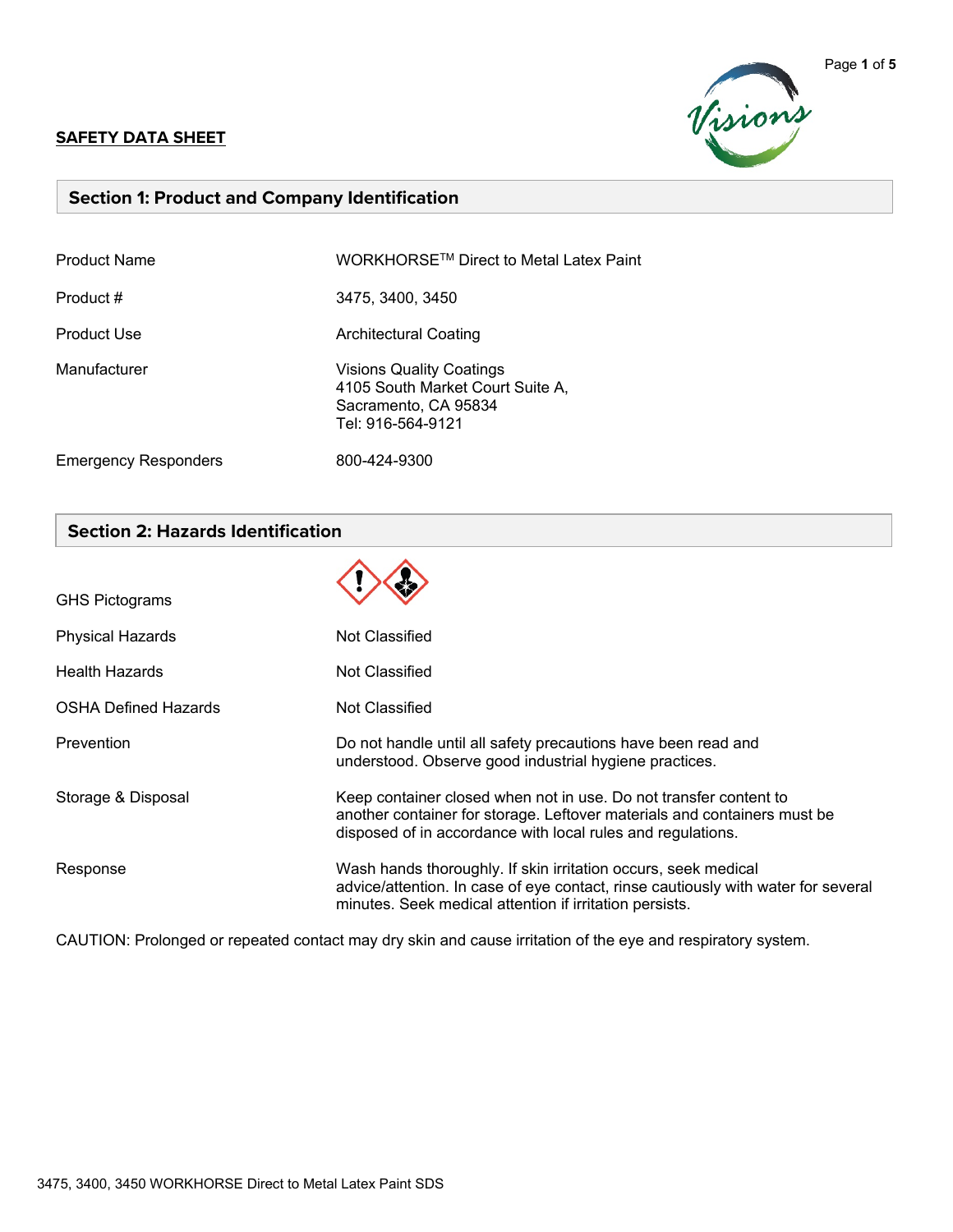# **Section 3: Composition/Information on Ingredients**

| <b>Components</b>      | CAS#          | Est. Weight % |
|------------------------|---------------|---------------|
| TITANIUM DIOXIDE       | 13463-67-7    | 10-40%        |
| <b>ACRYLIC POLYMER</b> | NOT HAZARDOUS | 10-40%        |
| <b>WATER</b>           | 7732-18-5     | $5 - 10%$     |
| <b>BONDING RESIN</b>   | SUP. CONF.    | $1 - 6%$      |

| <b>Section 4: First Aid Measures</b> |                                                                                                                                                               |
|--------------------------------------|---------------------------------------------------------------------------------------------------------------------------------------------------------------|
| Eye contact                          | In case of eye contact, rinse cautiously with water for several<br>minutes. Seek medical attention if irritation persists.                                    |
| Skin contact                         | Immediately remove contaminated clothing or PPE and wash skin<br>with soap and plenty of water. If skin irritation occurs, seek medical<br>advice/attention.  |
| Ingestion                            | If swallowed, immediately rinse mouth. Do not induce vomiting.<br>Keep person under observation. Seek medical advice immediately or Poison<br>Control Center. |
| Inhalation                           | Remove to fresh air. Consult physician if any discomfort continues.                                                                                           |

| <b>Section 5: Fire Fighting Measures</b>      |                                                                                                                                                                        |  |
|-----------------------------------------------|------------------------------------------------------------------------------------------------------------------------------------------------------------------------|--|
| Suitable extinguishing media                  | Use extinguishing measures that are appropriate to the situation<br>and surrounding environment. Alcohol resistant foam, Carbon Dioxide, dry<br>powder, water, or fog. |  |
| Firefighting procedures                       | Self-contained breathing apparatus and full protective clothing must<br>be worn by those firefighting.                                                                 |  |
| Unsuitable extinguishing<br>media             | No data available.                                                                                                                                                     |  |
| Specific hazards arising<br>from the chemical | Product is non-combustible but thermal decomposition may<br>produce gases hazardous to health.                                                                         |  |

| <b>Section 6: Accidental Release Measures</b> |                                                                                                                                       |
|-----------------------------------------------|---------------------------------------------------------------------------------------------------------------------------------------|
| Personal precautions                          | Ventilate Area to prevent build-up of vapors. Use personal protective<br>equipment (PPE), safety glasses, and respiratory protection. |
| Emergency procedures                          | Prevent further spillage by stopping the flow of the material if safe to do                                                           |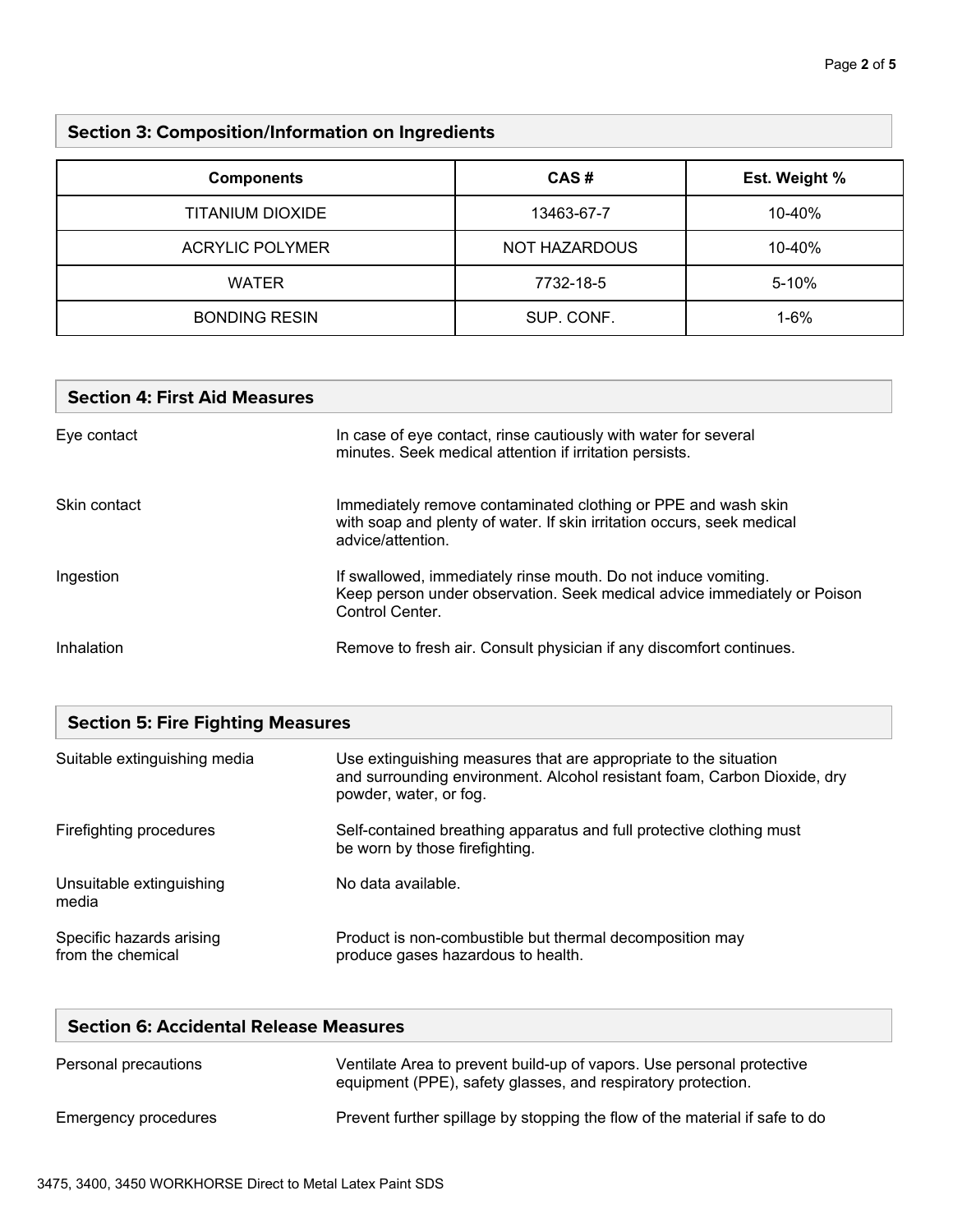so. For small spills, soak up with absorbent materials. For larger spills, dike area with absorbent material and scoop up liquids. Environmental precautions Avoid entry into sewers and water ways. For waste disposal, see Section 13 of this SDS.

#### **Section 7: Handling and Storage**

| Handling | Use only with adequate ventilation. KEEP OUT OF THE REACH OF<br>CHILDREN. Avoid contact with skin, eyes, and clothing. Avoid breathing vapor.<br>Wear appropriate personal protective equipment. Wash thoroughly after<br>handling. Observe good industrial hygiene practices. |
|----------|--------------------------------------------------------------------------------------------------------------------------------------------------------------------------------------------------------------------------------------------------------------------------------|
| Storage  | Store upright in original sealed containers away from heat and flame.<br>Avoid extreme temperatures and freezing.                                                                                                                                                              |

#### **Section 8: Exposure Controls and Personal Protection**

No exposure limits noted for ingredient(s) listed. Engineering controls shall be used to control airborne levels below recommended exposure limits.

| Eye/Face                      | Wear appropriate safety glasses with side shield (goggles).                                                                                                                                                         |
|-------------------------------|---------------------------------------------------------------------------------------------------------------------------------------------------------------------------------------------------------------------|
| <b>Skin Protection</b>        | Wear protective gloves and protective clothing.                                                                                                                                                                     |
| <b>Respiratory Protection</b> | In case of insufficient ventilation, or irritation is experienced, use NIOSH certified,<br>air purifying respirators with N-, P-, or R- series<br>particulate filter and organic vapor cartridges.                  |
| <b>Hygiene Considerations</b> | Observe good personal hygiene measures such as washing after<br>handling the material and before eating, drinking, and/or smoking. Routinely<br>wash work clothing and protective equipment to remove contaminants. |

#### **Section 9: Physical and Chemical Properties**

| Appearance:<br>Physical state<br>Form<br>Color<br>Odor<br>Ph<br>Maximum VOC | Liquid<br>Liquid<br>Various<br>No information available<br>6-9<br><50 Grams Per Liter |
|-----------------------------------------------------------------------------|---------------------------------------------------------------------------------------|
| Melting point/Freezing point                                                | No information available                                                              |
| Boiling point/Boiling point range                                           | $>100^{\circ}$ C / 212 $^{\circ}$ F                                                   |
| Flash point                                                                 | >100°C / 212°F                                                                        |
| Flammability                                                                |                                                                                       |
| -Upper flammability limit                                                   | No information available                                                              |
| -Lower flammability limit                                                   | No information available                                                              |
| Vapor pressure                                                              | No information available                                                              |
| Vapor density                                                               | No information available                                                              |
| Viscosity                                                                   | 80-120 Ku @ 85°F                                                                      |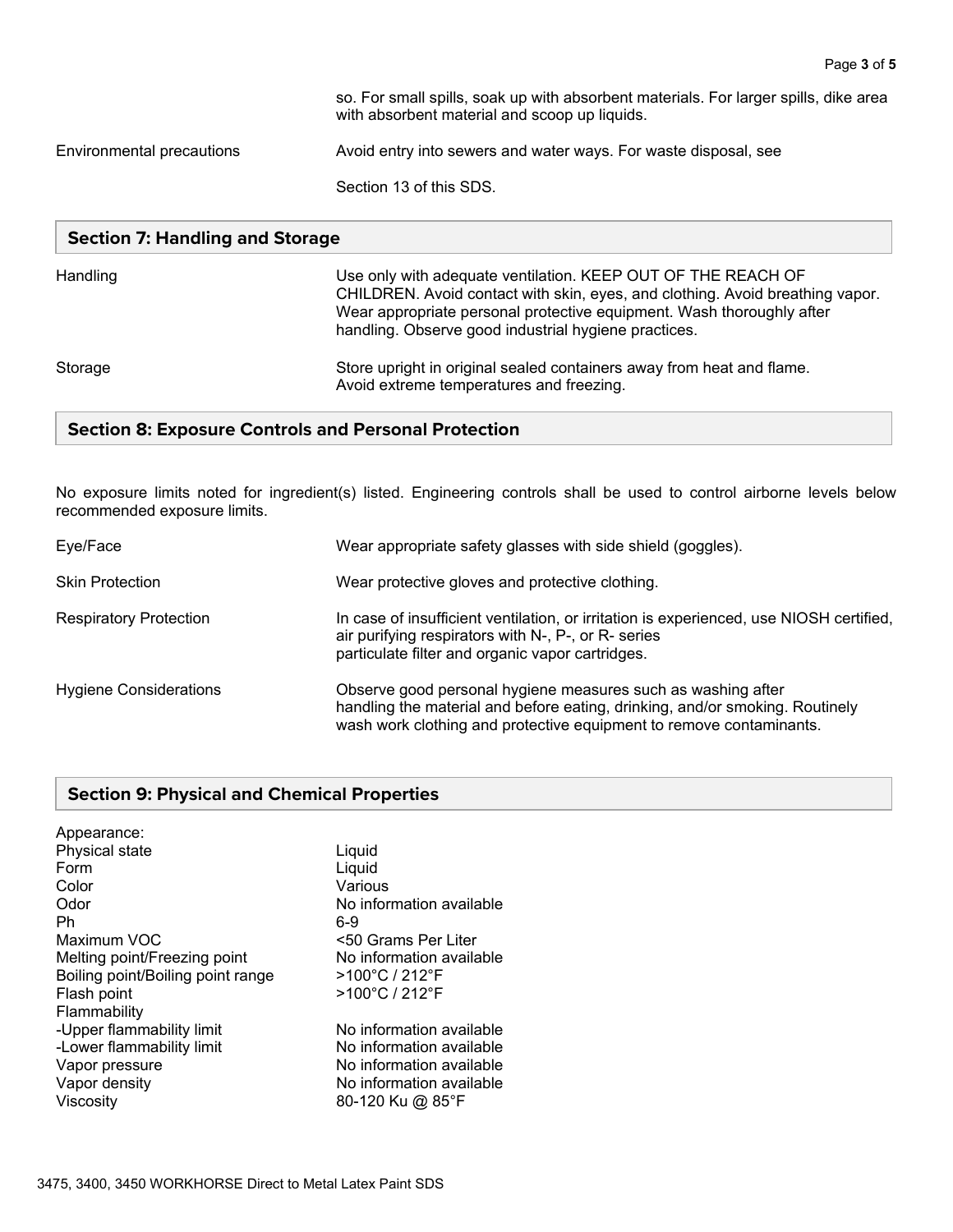### **Section 10: Stability and Reactivity**

| Reactivity                           | This product is non-reactive under normal conditions of use, storage, and<br>transport.                   |
|--------------------------------------|-----------------------------------------------------------------------------------------------------------|
| Chemical stability                   | Material is stable under normal conditions.                                                               |
| Possibility of hazardous<br>reaction | None under normal processing.                                                                             |
| Conditions to avoid                  | Avoid extreme temperatures.                                                                               |
| Incompatible materials               | Contact with incompatible material such as strong oxidizing agents and<br>strong acids should be avoided. |
| Hazardous decomposition              | Thermal decomposition may produce gases hazardous to health.                                              |

# **Section 11: Toxicological Information**

| Inhalation   | In high concentrations, vapor and spray mists are narcotic and may cause<br>headache, fatigue, dizziness and nausea. |
|--------------|----------------------------------------------------------------------------------------------------------------------|
| Ingestion    | Expected to be a low ingestion hazard.                                                                               |
| Skin contact | Chronic exposure or repeated contact may dry skin and cause dermatitis.                                              |
| Eye contact  | Direct contact with eyes may cause temporary irritation.                                                             |

Organic solvents may be absorbed into the body through the skin and may cause permanent damage to the Nervous System including the brain. Potentially carcinogenic components are typically only present in trace amounts.

## **Section 12: Ecological Information**

| Ecotoxicity               | No information available                                                                                                                                                                                                                                                                                                                                                   |
|---------------------------|----------------------------------------------------------------------------------------------------------------------------------------------------------------------------------------------------------------------------------------------------------------------------------------------------------------------------------------------------------------------------|
| Persistence/Degradability | No information available                                                                                                                                                                                                                                                                                                                                                   |
| Bioaccumulative potential | No information available                                                                                                                                                                                                                                                                                                                                                   |
| Mobility in soil          | No information available                                                                                                                                                                                                                                                                                                                                                   |
| Other information         | This product is no classified as environmentally hazardous. However, this does<br>not exclude possibility that large or frequent spills can have a harmful or<br>damaging effect on environment. This product is miscible in water and will spread<br>in water systems. An environmental hazard cannot be excluded in the event of<br>unprofessional handling or disposal. |